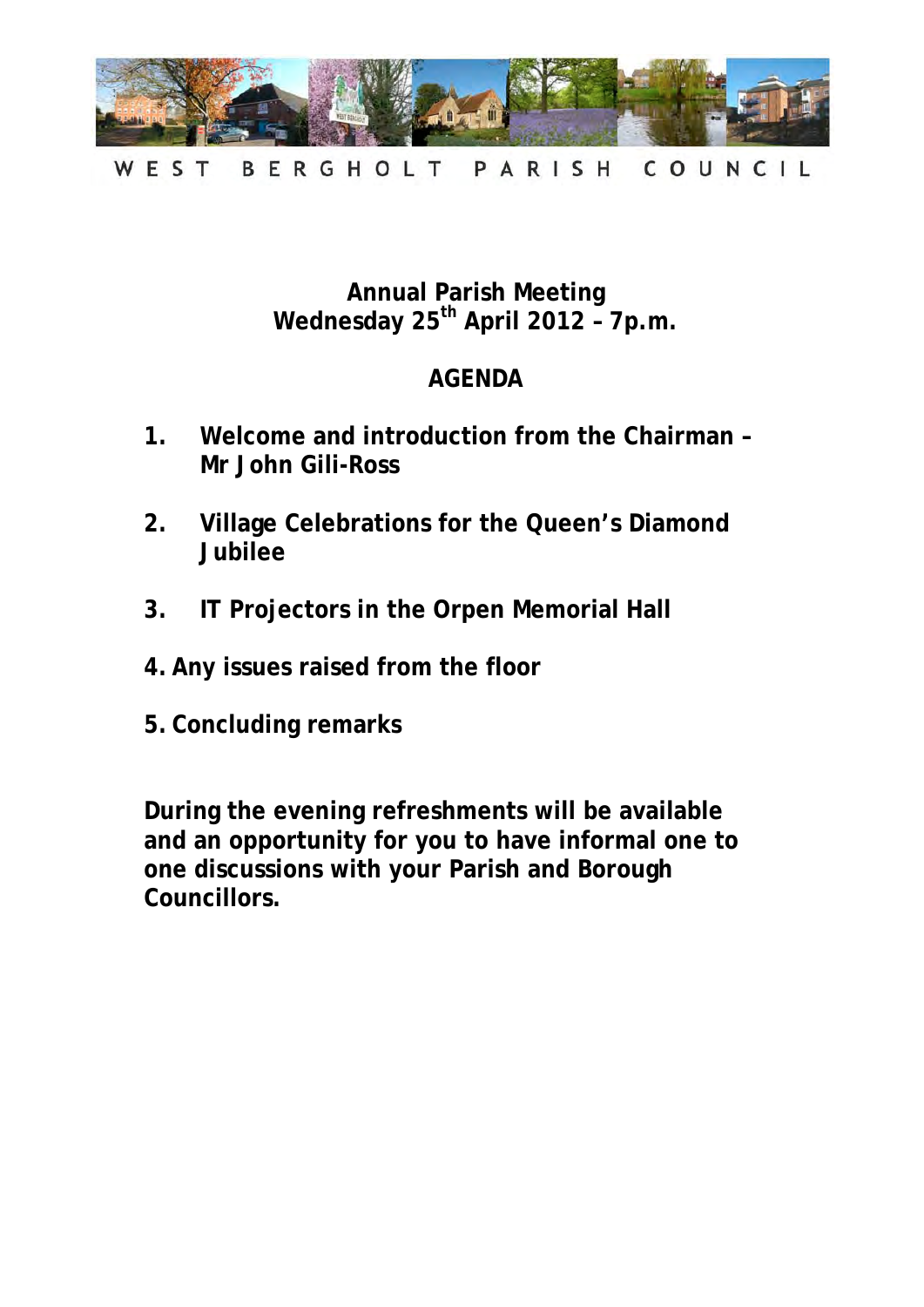# **Minutes of the Annual Parish Meeting Held in the John Lampon Hall Wednesday 25th May 2011 at 7p.m.**

| In the Chair:           | John Gili-Ross                                                            |
|-------------------------|---------------------------------------------------------------------------|
| <b>Members Present:</b> | Jenny Church, Bernard Colbron, David Short, Chris Stevenson, Harry Stone, |
|                         | <b>Bob Tyrrell</b>                                                        |
| Clerk:                  | Val Walsom                                                                |
| Present:                | PCSO Dave Jones, Councillor Harrington, Councillor Willetts,              |
|                         | Lloyd Fenton - County Broadband                                           |
|                         | 8 members of the public                                                   |
| Apologies:              | Sue Day, Andrew Savage                                                    |

**Reports from the committees and the minutes of last year's Annual Parish Meeting were distributed in a booklet.**

**Before the meeting started refreshments were served.**

#### **1. Welcome and introduction from the Chairman — Mr John Gili-Ross**

John Gili-Ross welcomed all including Mrs Liz Harrington onto the Parish Council. He thanked Peter Sleigh and Sally Butcher, retiring members of the Parish Council. He then introduced PCSO Dave Jones who distributed the criminal activity statistics within the village over the last year. Marcus Harrington introduced himself as the newly elected representative for West Bergholt on the

Borough Council who highlighted the following areas he will be looking at:

- Flooding problems on Newbridge Hill<br>• Speedwatch volunteers from Finht I
- Speedwatch volunteers from Eight Ash Green will be invited to join those from West Bergholt
- Congestion around the Co-op
- Poor road surfaces
- Access to Hill House Barns
- Bradbrook Cottages
- Horkesley Heritage Park

#### **2. County Broadband update – Lloyd Felton**

Many residents are now connected with many more waiting for their connection. A further access point is about to be erected onto the school chimney. This should then give coverage across most of the village. A high speed link has been ordered to give a larger band width. This should provide County Broadband members with access a faster speed.

#### **3. Presentation of the Final Draft Village Design Statement**

Bob Tyrrell presented the Final Draft Village Design Statement. Councillor Willetts spoke of the importance of a Village Design Statement to the community. Chris Stevenson gave a report on the progress of the Parish Plan.

# **4. The future of the MUGA – Harry Stone**

For the last 10 years the MUGA has been run by the West Bergholt Millennium Sports Club. However, the Parish Council has now agreed to take over running the MUGA. An advisory group of residents and Parish Councillors has been formed, which will report to the Premises and Recreation Committee. Chris Stevenson will chair the advisory group.

A yearly membership scheme will continue. Currently it costs £45 for a family membership with unlimited use. There will also be the facility for casual hire at £4 per hour. A notice board has been erected next to the MUGA. The Co-op has agreed to manage a booking service and casual users will be able to make bookings and payments there. The entrance to the MUGA will have a combination lock. The number will be changed regularly by Mrs Mayhew who will be responsible for monitoring the bookings diary and collecting any money received at the Co-op. Flood light tokens will also be purchased at the Co-op at £1 for 30 minutes. Changes to the number of the combination lock will be emailed to members as they occur.

It is hoped that this system will make the MUGA more accessible to village users and any sports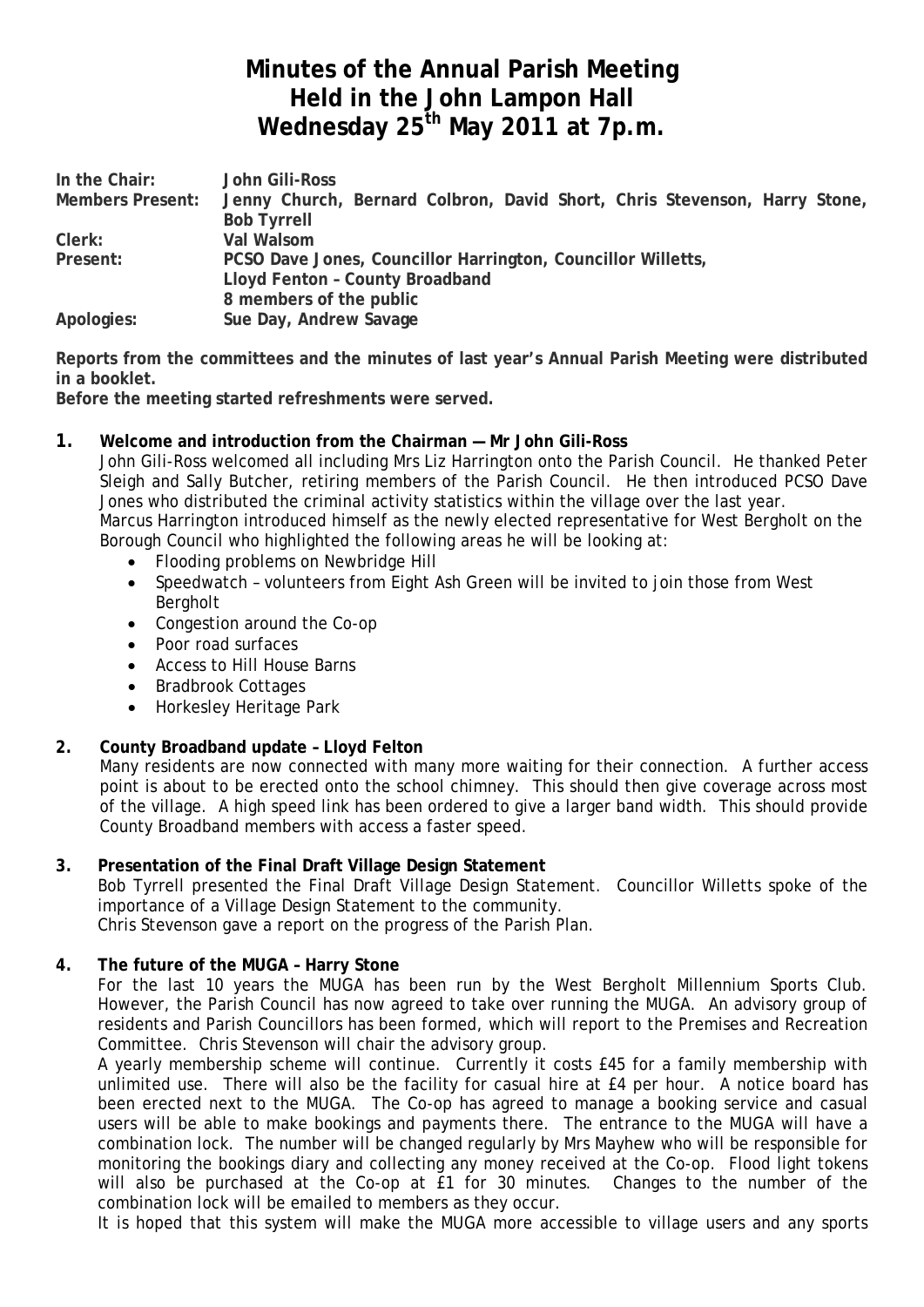clubs which may like to hire it.

Funds handed over to the Parish Council by the WBMSC may be sufficient to resurface the MUGA should it become necessary. It is hoped that the facility will make money for the village in the long term.

Mr Stone thanked the members of the WBMSC for their commitment to the MUGA over the last 10 years.

#### **5. Any issues raised from the floor**

There were no issues raised.

#### **6. Concluding Remarks**

A letter sent by a young resident to local MPs had eventually been received by the Parish Council. It was, in fact, a school project but highlighted the need for activities for the youth of the village. It was noted that there are several activities available but these may not be known to the youngsters. The Bergholt Youth Group (BYG) caters for youngsters up to the age of 16, and between 50 and 60 members turn up regularly on club nights. The website could be used for feedback from the young people but there is also the need for a communications officer which will be a future development for the Parish Council.

John Gili-Ross thanked all the Parish Councillors for their hard work and dedication during the year. He also thanked the Parish Clerk, Hall Administrator and both Village Handymen for all their hard work.

A prize draw was made at the end of the meeting and was won by Liz Harrington and a resident present at the meeting. Each winner will receive a pleasure flight for two people.

The meeting closed at 8.30p.m.

#### **A MESSAGE FROM THE CHAIRMAN – JOHN GILI-ROSS**

It gives me great pleasure to welcome you to the West Bergholt Annual Parish Meeting.

I have always believed that community volunteers are the heartbeat of village life. Imagine how different our village would be without the many voluntary hours many residents give to providing our village with clubs, recreational pursuits, youth organisations, church communities, institutes' and associations. Last summer, on behalf of the Parish Council, I had the great pleasure of hosting a thank you lunch for just a few of our many volunteers at a Colchester Community Volunteer Service event held in the Moot Hall. Thanks go to all those that give their time voluntarily for our village.

During the last year we continued to work on the actions identified by our Parish Plan, which reflects the views and aspirations of our residents and acts as a strategic pointer for our community. Continuing this theme, the Village Design Statement nears completion and more will be heard on this later. The VDS will form our strategic intent with respect to planning and village development, providing a yardstick for acceptable development in the village.

A major step forward in the Parish Plan fulfilment was the implementation of a community broadband service using our preferred supplier, County Broadband Ltd. Obtaining external funding for projects helps us keep our precept, (the amount we need to tax households to run our village) to a minimum. We were awarded a grant of £3,000 by the Essex Rural Foundation which in turn was match funded by the Parish Council using Hall funds. This funding helped provide a core infrastructure for a large part of the village and it is our hope that applications for further grants will be successful to increase coverage to the whole village.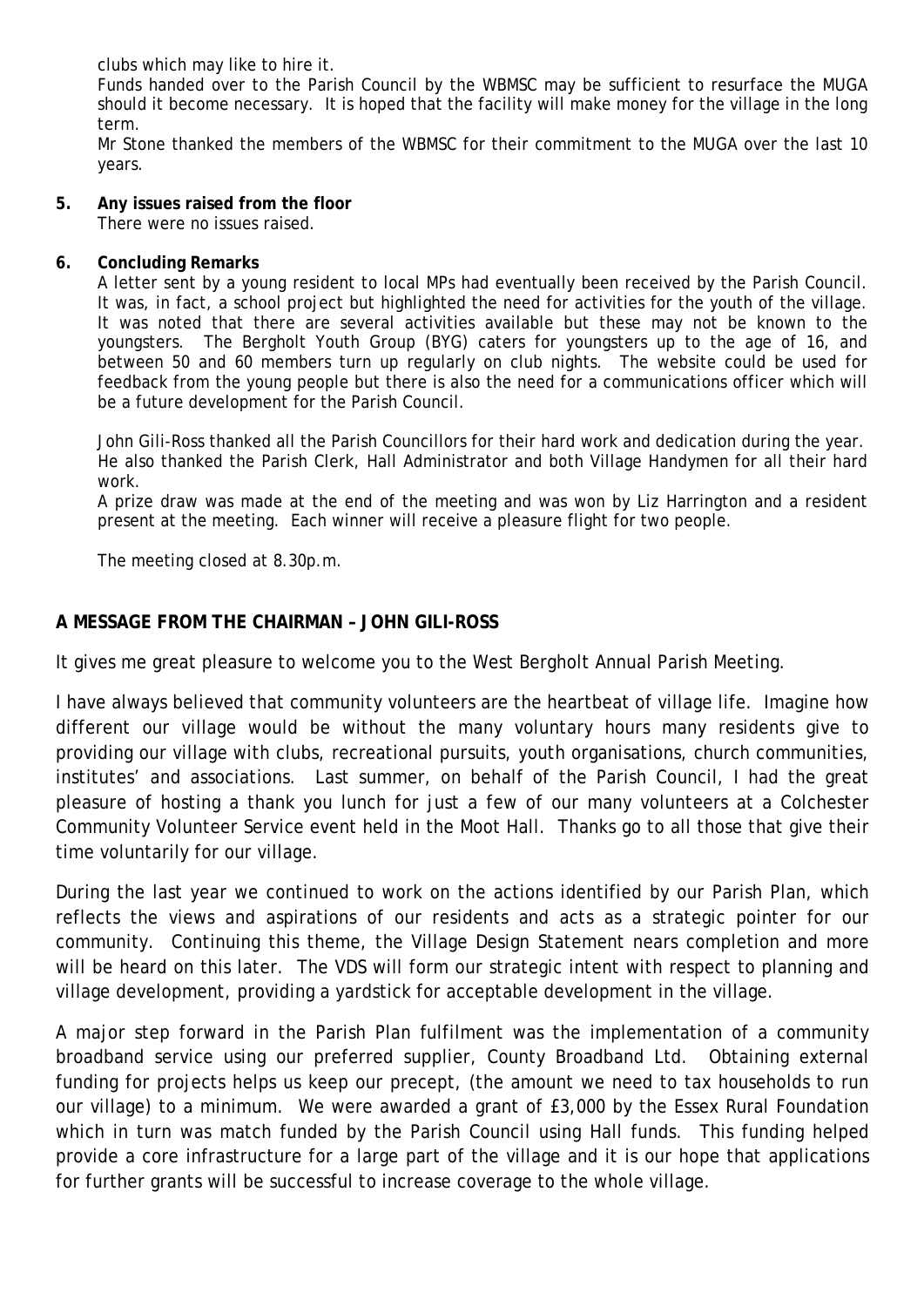You will hear of the activities and achievements made by the Parish Council sub-committees working on behalf of the village during the last year. Meeting most months, members donate many hours of their free time, addressing day to day issues and activities to achieve greater efficiency and easier decision making by the Parish Council as a whole. We strive for good practice and transparent decision making in all that we do and welcome all who wish to attend Parish Council or sub-committee meetings.

Your Parish Councillors are very aware of the trust placed in them to spend public money correctly and wisely. Evaluating new or replacement items and services and evaluating the merits of relevant suppliers can be a very time consuming activity. Parish Councillors continue to undertake this responsibility, often without thanks, driven only by a desire to do what is best for the village. We continue to review projects that will help improve and enhance the community whilst remaining within available budgets.

We thank all those bodies and associations that have helped our village and provided us with grants to achieve vital projects. In particular, Essex County Council continued to provide project funding for our village hall which was used to replace the windows of the Orpen Hall and Social Club. Regrettably Colchester Borough Council appear to have far less foresight in this regard and have not only completely cut all funding for village capital projects but also reduced the rate support grant (or operating budget) to all the villages by 50%. For West Bergholt this has meant a reduction of over £4,000 for the coming year plus what we would normally apply for to complete projects. The net effect of these reductions has left the Parish Council with little option but to raise its portion of the council tax to mitigate this loss of income.

I would like to convey my personal thanks to all our Parish Councillors for their commitment, dedication and professionalism. It is an honour to have been Chairman for the last year, a role much simplified by the hard work and support of my fellow Parish Councillors. I would like to thank the two retiring Parish Councillors - Peter Sleigh and Sally Butcher for their work on the council over the years. I welcome Liz Harrington to the Parish Council and feel sure she will rise to the challenges ahead. She has already begun by agreeing to co-ordinate West Bergholt's Community Speed Watch Team which will begin operating from the end of May. West Bergholt will be the last village in Essex to be selected to operate a CSW team and volunteers have been trained and their equipment is ready for use.

In summing up I would like to give particular thanks to Val Walsom our Parish Clerk, for ensuring the affairs of the Parish are kept in order and that it operates efficiently. Thanks also go to our council support staff, - June Mayhew the Halls Administrator and Gary Walls and Stephen Cook the village handymen.

Special thanks go to those who make our village a special place in which to live. The list of groups is enormous and naming just a few includes our Village Bulletin team, the BYG organisers, our First Responder group, the WEA education, the Care Network, the Parish Plan group, Village Design Statement group, our Cubs, Scouts and Guides groups and our church and chapel groups.

We really do live in a most privileged village!!!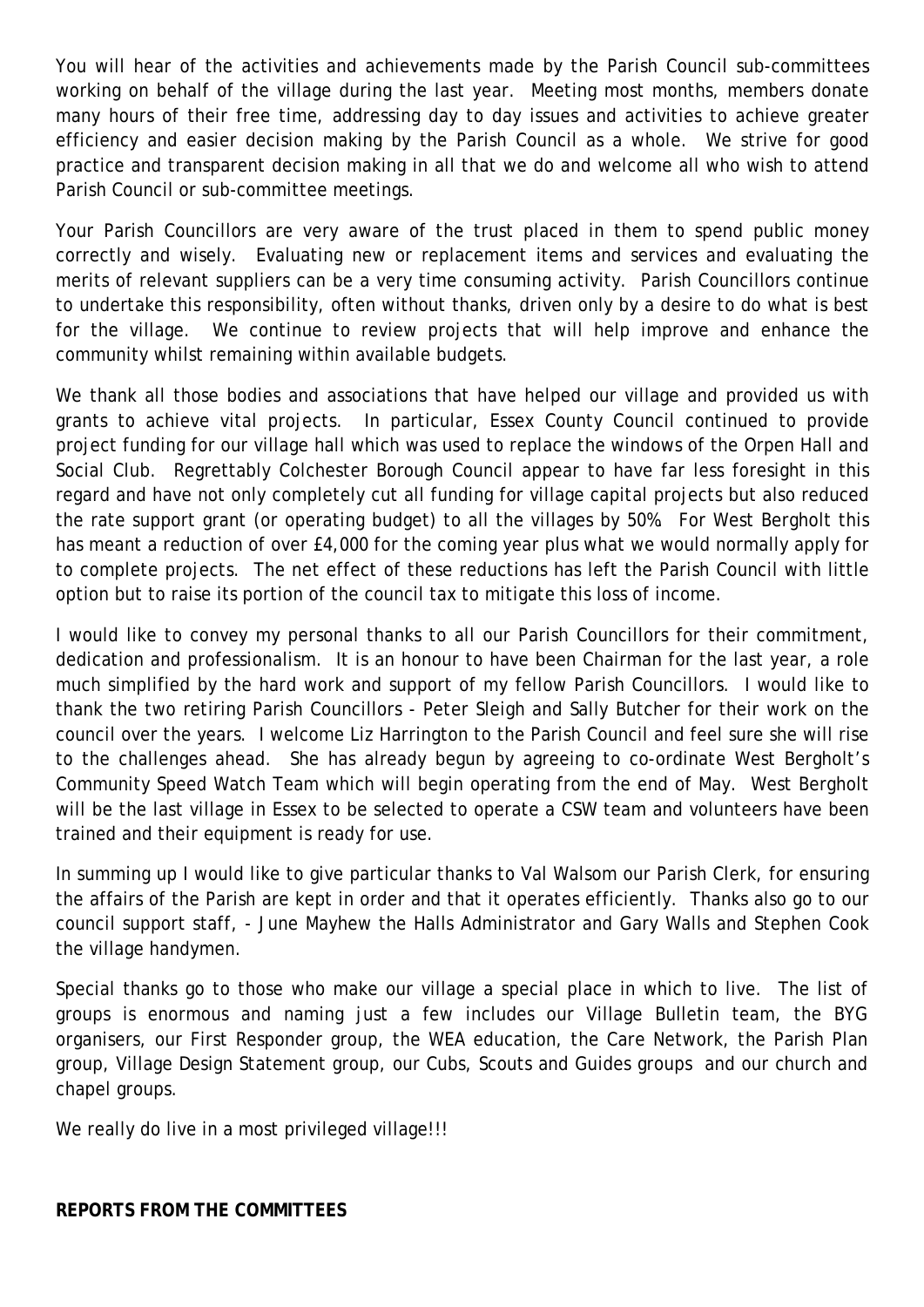#### **ENVIRONMENT AND HIGHWAYS COMMITTEE REPORT – David Short**

ALLOTMENTS - Despite some challenging growing conditions most plot holders feel they have had a good year. The bonfire routine is now well established and the committee are still conscious of the need to manage the monthly event in a way which does not affect near neighbours.

Several plots have become available at the end of the year for a variety of reasons, some as a result of taking on more than they can cope with. As five roods is the standard size new tenants are given written advice and encouraged to find friends to work with if necessary. There has been considerable interest from prospective tenants and the turnover has ensured that a once lengthy waiting list has almost been eliminated. Sunday morning site meetings have been well attended thus giving plot holders the opportunity to raise any issues or make suggestions. As a result new members have joined the management committee. The revised system for rent collection is now well established with invoices issued in February and payments made directly to the Parish Clerk.

VILLAGE GREEN – The heath was cleared of brambles and bracken again this year and will continue to be so in the foreseeable future. Also the hedges in the village which are the responsibility of the Parish Council were trimmed at the end of the season by the tractor flail and we plan to repeat this exercise this year.

POORS LAND - The football pitch was partly re-turfed at the beginning of the season and a soak away was constructed under the southern goal area in order to try to prevent the ground becoming un-playable and it is intended to re-seed the area annually in future in order to save on the high cost of re-turfing. Again this work was carried out by the village handymen. Also a memorial bench was installed on the field on behalf of the Young footballers club.

QUEEN'S HEAD, HALL ROAD AND LEXDEN ROAD PONDS – Clearance of the reed mace from the ponds was undertaken in October by BCT Volunteers and the debris will be removed by our village handymen which minimised the costs of the project. In addition, the overgrowth at the Hall Road pond was severely cut back to expose the pond and we anticipate that this will 'green up' over the summer period. Plans are underway to rebuild and replace the duck house on the Queens Head pond as soon as suitable materials are located. This work will be carried out by the maintenance men and members of the Parish Council.

VILLAGE MAINTENANCE - During the year the village was plagued by an epidemic of theft of household rubbish and consequent fly tipping. These blemishes were promptly removed by our handymen Gary and Steve who both continue to do excellent work in keeping the village clean and tidy. It is interesting to note that on examination of the contents of the bags it is often possible to identify the origins of the rubbish which may be being used for purposes of identity theft and therefore, residents are reminded not to leave their rubbish out overnight for their own protection. The committee is considering notifying those residents whose rubbish is stolen and subsequently abandoned of their statutory responsibilities in this regard.

TRAFFIC CONGESTION AND PARKING - The committee and the Parish Council remains very concerned about the continued traffic congestion especially around the area of the school and we are actively seeking ways to alleviate and solve this problem but unfortunately we are somewhat constrained by the lack of available funding from the relevant authorities to implement schemes which have already been proposed.

THE QUEENS DIAMOND JUBILEE CELEBRATIONS - The committee is actively involved in plans to celebrate the jubilee and is presently discussing the construction of a shelter to be used as a rendezvous point for the young people of the village and for this to be sited on the Lorkin Daniell Playing Field.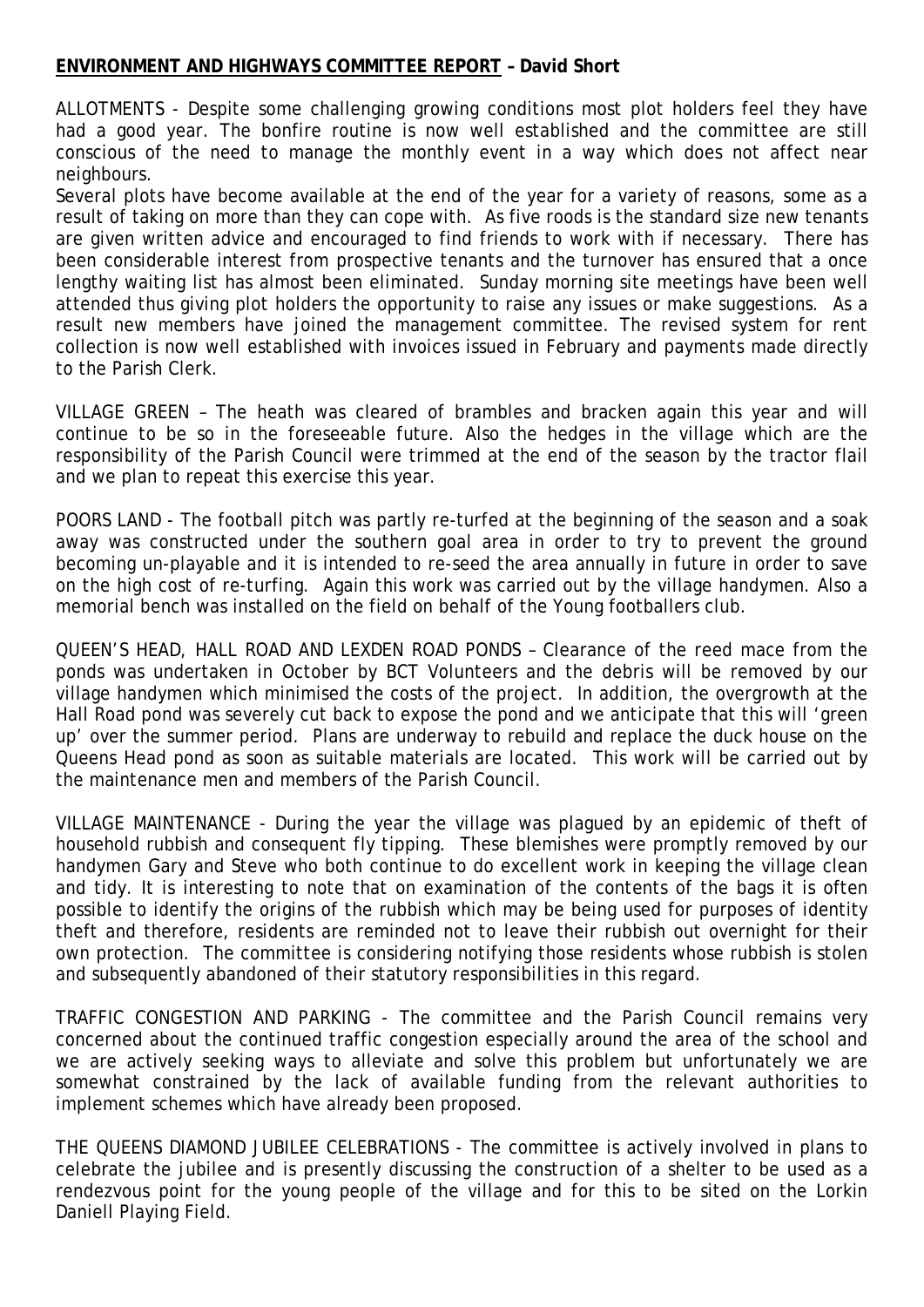MUGA AND SPORTS FACILITY - A new booking arrangement has been introduced for use of the MUGA with the excellent co-operation of the Co-Op store. This has worked very well and has resulted in increased use of the facility.

SEVERE WEATHER POLICY – At the start of the winter the Parish Council and the committee implemented a scheme of snow clearance to be carried out by a team of volunteers. This scheme seems to have been well received by residents in general so much so that further volunteers have come forward offering their services for footpath clearing etc. next year. We are very grateful to all concerned and particularly to Mr Harry Stone for organising the works.

#### **PREMISES AND RECREATION COMMITTEE REPORT – Bernard Colbron**

Our village halls continue to be in high demand. This has led to lettings of almost 100% of the time available. A few groups have left us during the year due to their low attendance but we have managed to fill most of the vacancies.

Minor refurbishments include protecting the corners of the walls and redecoration of the entrance at the front of the Orpen Hall has been redecorated.

As reported in the last Annual Report we had to remove the external chimney due to wind damage. Following lengthy communication with our insurers they have finally agreed to accept our insurance claim. We are currently working with the surveyor to make the necessary repairs to the kitchen and we will also incorporate some refurbishments within this. We would like to thank Andrew Savage and Val Walsom for dealing with the tedious negotiations.

During the year the valley of the roof has been replaced. Before the work was done water had been entering the Orpen Hall through cracks in the roof. The work has solved this problem. We are planning to replace the rest of the roof tiles in the future using earmarked funds and any grants which may become available. All the windows have been replaced with double glazed units which should help to reduce heating bills.

Over the winter the heavy snow resulted in some clubs not holding their meetings. The committee is working on ways to overcome the problems before next winter.

We are very happy with the work undertaken by our cleaners, who were appointed in April last year, which has also been appreciated by the various organisations.

My thanks to members of the Premises and Recreation Sub Committee, our Administrator, June Mayhew, and to Gary Walls, the Parish Handyman, who helped with the work involved.

# **PLANNING REPORT – Chris Stevenson**

The Planning and Development committee has several functions:

- It is a statutory consultee on planning applications submitted to Colchester Borough Council (CBC) and Essex County Council (ECC);
- Similarly it is a consultee on development planning generally, examples being the Local Development Framework for Colchester Borough Council area or for Minerals and Waste proposals from the County Council;
- It develops guidelines and forward planning advice covering the way the village should maintain its distinctive character, and wherever possible enhance this through sympathetic development.

# **Planning Applications**

The most active of the above activities concerns planning applications. These may range from a simple house extension, to a new dwelling or indeed an application for commercial premises. As a consultee the Parish Council cannot prevent or stop a development from taking place, but its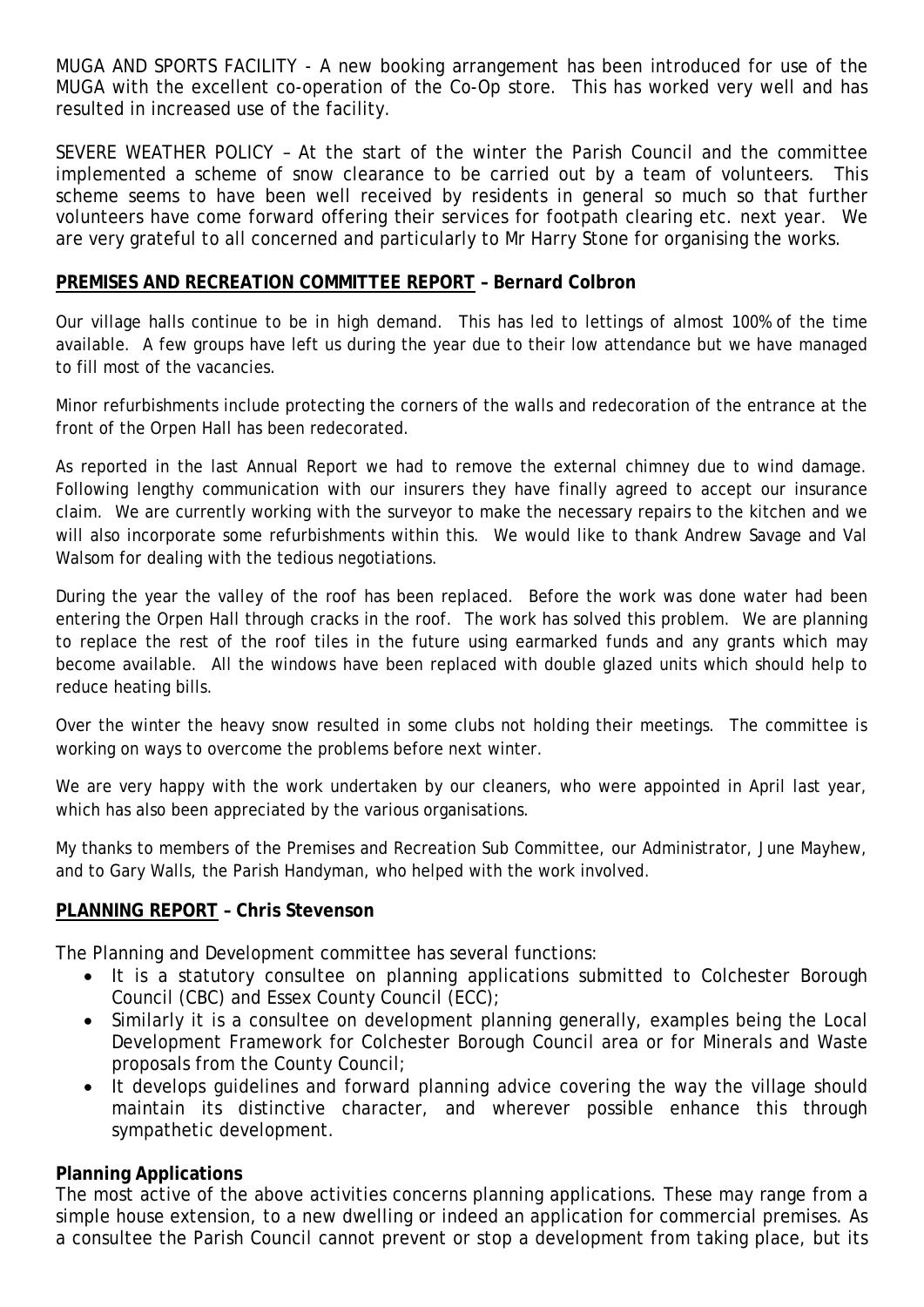recommendations do form a powerful local response, to be weighed in consideration with other evidence submitted to Colchester Borough Council.

In 2011/12 41 general domestic planning applications were received, which was similar to the previous year, although both years were 20% down on figures for earlier years reflecting the economic downturn. Of these applications, Colchester Borough Council approved 32, rejected four; two were withdrawn and three have, at the time of writing this report, yet to have a decision declared. The Parish Council was happy with all but nine of the applications, where it recommended that the design be altered or where the proposal was unacceptable in principle. Of these none, three were also deemed unacceptable by Colchester Borough Council.

Three other applications were received for which Essex County Council was the applicant or determining body. All three were approved. The Parish Council objected to one of these.

#### **Development Planning**

Colchester Borough Council continued to consult with the Parish Council on the suite of Local Development Framework documents, and consultations were considered in respect of the Government's Localism Bill and the changes to National Planning Guidance.

#### **Design Guidance**

In recent years the committee has joined forces with the Parish Plan Group to produce a Village Design Statement (VDS). Although substantially complete when the last annual parish meeting was held in 2011, the VDS took a little time to be formally considered and approved by CBC. This process was concluded in December last year and the VDS is now a material consideration which helps to determine the suitability of planning applications in the village. The finished product endeavours to assist those seeking planning permission by drawing their attention to some basic design principles covering new or altered buildings, as well as setting the context for development in the village by outlining the distinctive character areas of the village and its rural setting. The VDS is available on the Village website.

The Committee has regular meetings on the third Wednesday of each month at 7.30pm in the Lorkin Daniel Hall. Anyone who wishes to express their views on a planning matter is welcome to attend, and the Committee welcomes pre-planning application discussions.

#### **PARISH PLAN REPORT – Chris Stevenson**

Steering Group Members **Catherine Bailey, Jenny Church, Murray Harlow, Gunter Klaphake (Secretary), Victoria Power (Treasurer), Chris Stevenson (Chair) and Harry Stone**

#### **1 Introduction**

The Parish Plan was prepared between 2006 and 2008 and was published in September 2008. It has been adopted by the Parish Council as forming the forward plan of concerns and activities that the village community wants to see addressed or carried out. The plan is available to view on the village website: [www.westbergholt.net](http://www.westbergholt.net/) .

The plan is overseen by a Steering Group whose current members appear above. The membership waxes and wanes, and is presently 7 strong. It is a requirement that at least one member of the steering group is also a Parish Councilor. Presently 4 members of the steering group also serve as Parish Councilors.

There are eight areas of the Parish Plan and each area has an action plan which has been assembled to summarise the activities which are to be carried out. Some of the actions can be carried out by the Steering Group, some by village organisations or by the Parish Council. However many fall to other public bodies and so in this regard, the Steering Group acts as a lobby group.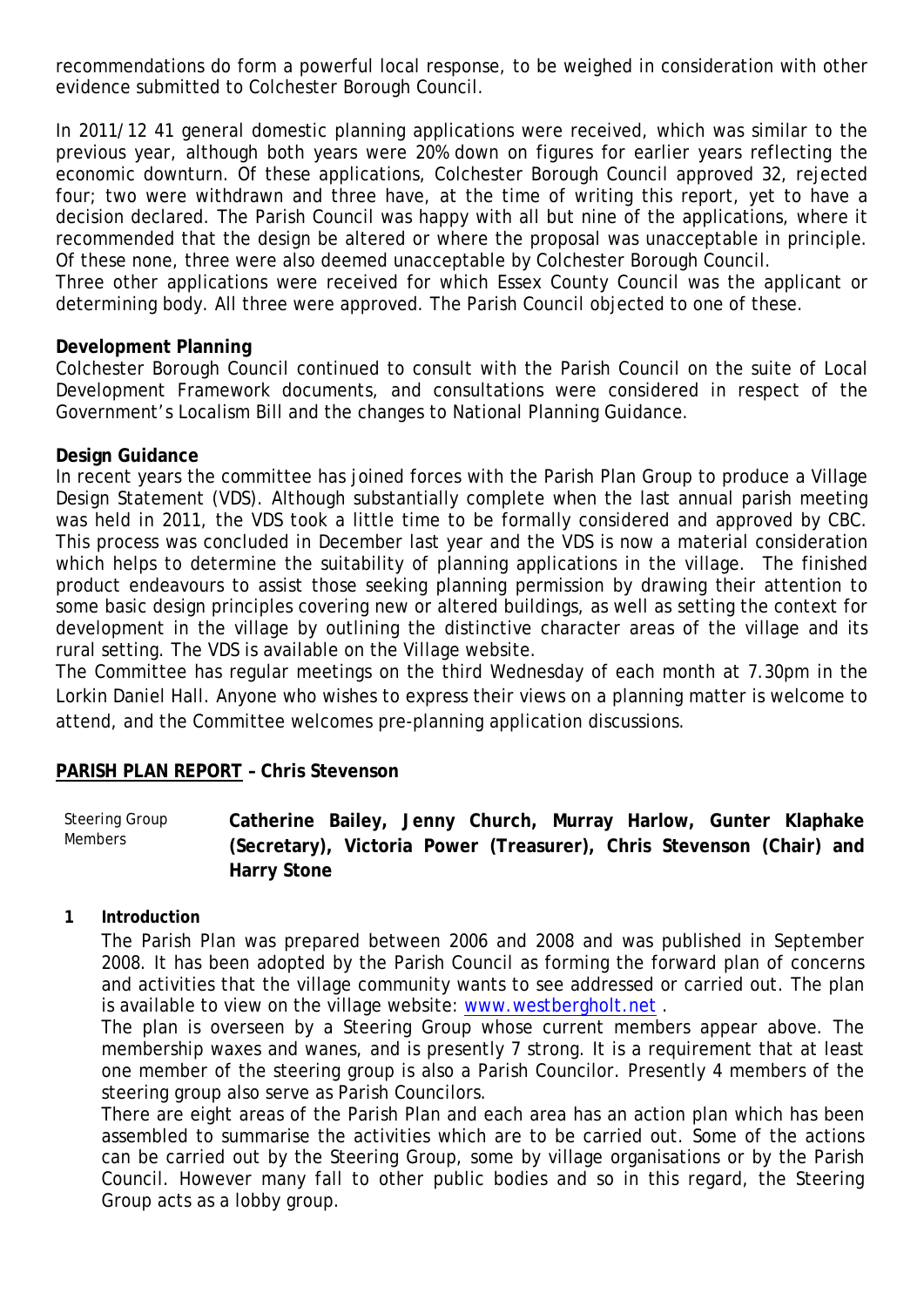# **2 Main Activities Carried Out**

The group has met approximately every 3 months over the last 12 months, and the main focus of attention has been producing a monitoring report which documents the successes and challenges of activities pursued over the last 3 to 4 years.

#### **3 Main Areas of Progress**

A full report was published in the Village Bulletin in March this year, and is available on the website. This 8 page summary documents the successes as follows:

| <b>Action area</b>            | <b>Successes</b>                                      |  |  |  |  |  |  |
|-------------------------------|-------------------------------------------------------|--|--|--|--|--|--|
|                               |                                                       |  |  |  |  |  |  |
| Social & Community            | BYG (setting up and continued thriving nature of      |  |  |  |  |  |  |
|                               | Bergholt Youth Group)                                 |  |  |  |  |  |  |
|                               | Improved use of the website<br>other<br>and           |  |  |  |  |  |  |
|                               | communication outlets                                 |  |  |  |  |  |  |
|                               | Improved use of tennis courts (MUGA)                  |  |  |  |  |  |  |
| Environment                   | Reducing dog fouling and litter                       |  |  |  |  |  |  |
|                               | Participation in rights of way initiatives            |  |  |  |  |  |  |
|                               | Looking after open spaces, ponds and allotments       |  |  |  |  |  |  |
| Shops, facilities and village | Provision of high speed broadband                     |  |  |  |  |  |  |
| amenities                     |                                                       |  |  |  |  |  |  |
|                               | Provision of sporting facilities and establishment of |  |  |  |  |  |  |
|                               | West Bergholt Sports Club                             |  |  |  |  |  |  |
| Housing and Planning          | Preventing over-development                           |  |  |  |  |  |  |
|                               | Promoting planning via the VDS                        |  |  |  |  |  |  |
| <b>Community Safety</b>       | Reducing speeding traffic via Speedwatch and SID      |  |  |  |  |  |  |
|                               | indicator device                                      |  |  |  |  |  |  |
|                               | Promoting local policing and raising awareness of     |  |  |  |  |  |  |
|                               | crime                                                 |  |  |  |  |  |  |
| Transport                     | Raising awareness and lobbying for plans for reduced  |  |  |  |  |  |  |
|                               | traffic and speeding in the area around the school    |  |  |  |  |  |  |
|                               | Winter snow clearing service                          |  |  |  |  |  |  |

There have been many areas which remain to be tackled and a number of challenging aspects to the current plan, however after over 3 years it is necessary to reappraise the current Parish Plan and to either refresh this or replace it.

# **4 Next Steps**

Since the publication of the Parish Plan the Government has launched its localism agenda and promoted the concept of a Big Society. The Parish Plan Steering Group in collaboration with the Parish Council is considering whether to embark upon the production of a Neighbourhood Plan. Such a plan would be akin to a Borough plan but on the scale of the village or the Parish or some other geographic area. Over the next few months a decision will be taken whether to move to the production of such a plan or to refresh the current Parish Plan.

# **5 Chairman's Conclusions**

As Chairman of the Steering Group I am indebted to the help and support given to me by my fellow Steering Group members. Their unstinting enthusiasm makes the whole process of overseeing the plan's progress a pleasure to oversee, and I am indebted to them all.

# **FINANCE REPORT - Andrew Savage**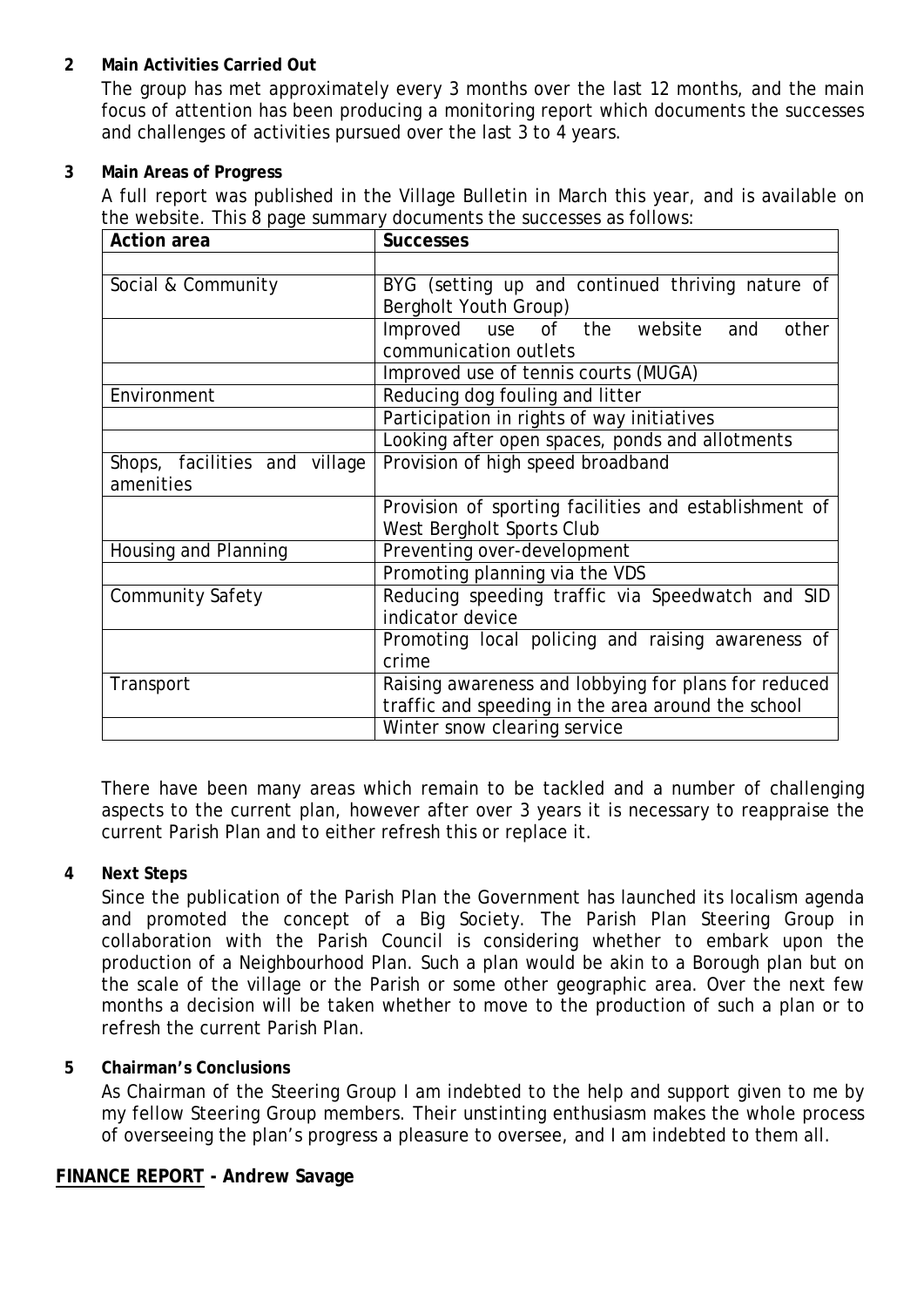I am pleased to announce that the External Auditors have 'signed off' the 2010/11 accounts. My thanks therefore go to Val Walsom for all the work she has undertaken, and to Ann Hallam for her (unpaid) Internal Auditor duties.

The accounts for the following year, ending March 2012, are currently being prepared and the pre-audited figures can be summed up as follows:

The Parish Council's General Accounts show an income for the year of just over £55,300 as against an expenditure of just over £36,000. This difference, of nearly £20,000, is a result of two main factors – the delay of certain projects and the continued need to build up 'earmarked' funds for the future replacement of the remainder of the Orpen Memorial Hall main roof covering as mentioned last year.

The Orpen Memorial Hall Accounts show an income of over £34,300 and an expenditure of under £28,500. The difference is accounted for by the Public Works Loan annual interest payment (£5,370) for the construction of the John Lampon Hall being paid out of the General Account. This allows an additional £5,000 to be earmarked for the roof in the coming year. Therefore, whilst the funds from both accounts for the re-roofing project currently total £15,000, I anticipate that this figure will double over the next twelve months. We will then be able to seek out any suitable grants that may be available.

Over the past year there have been completed projects such as installing acoustic panels within the John Lampon Hall; those projects that are virtually completed such as the installation of Audio Visual Equipment (projectors and screens) in each of the Halls; and those projects that are about to start such as the renovation of the Village Hall kitchen and the provision of a shelter on the Lorkin Daniell Field. In addition, the Parish Council is also contributing to the Queen's Diamond Jubilee village celebrations. Whilst much of the funding comes from the village precept, a significant amount has been received as grants from various organisations and we would therefore like to record our appreciation of their assistance.

Moving forward to this year's finances, the Parish Council agreed to increase the Precept by three pennies per household per week based upon a Band D property (156p per year). This was felt to be a small price to pay to continue the standards that we have all come to expect.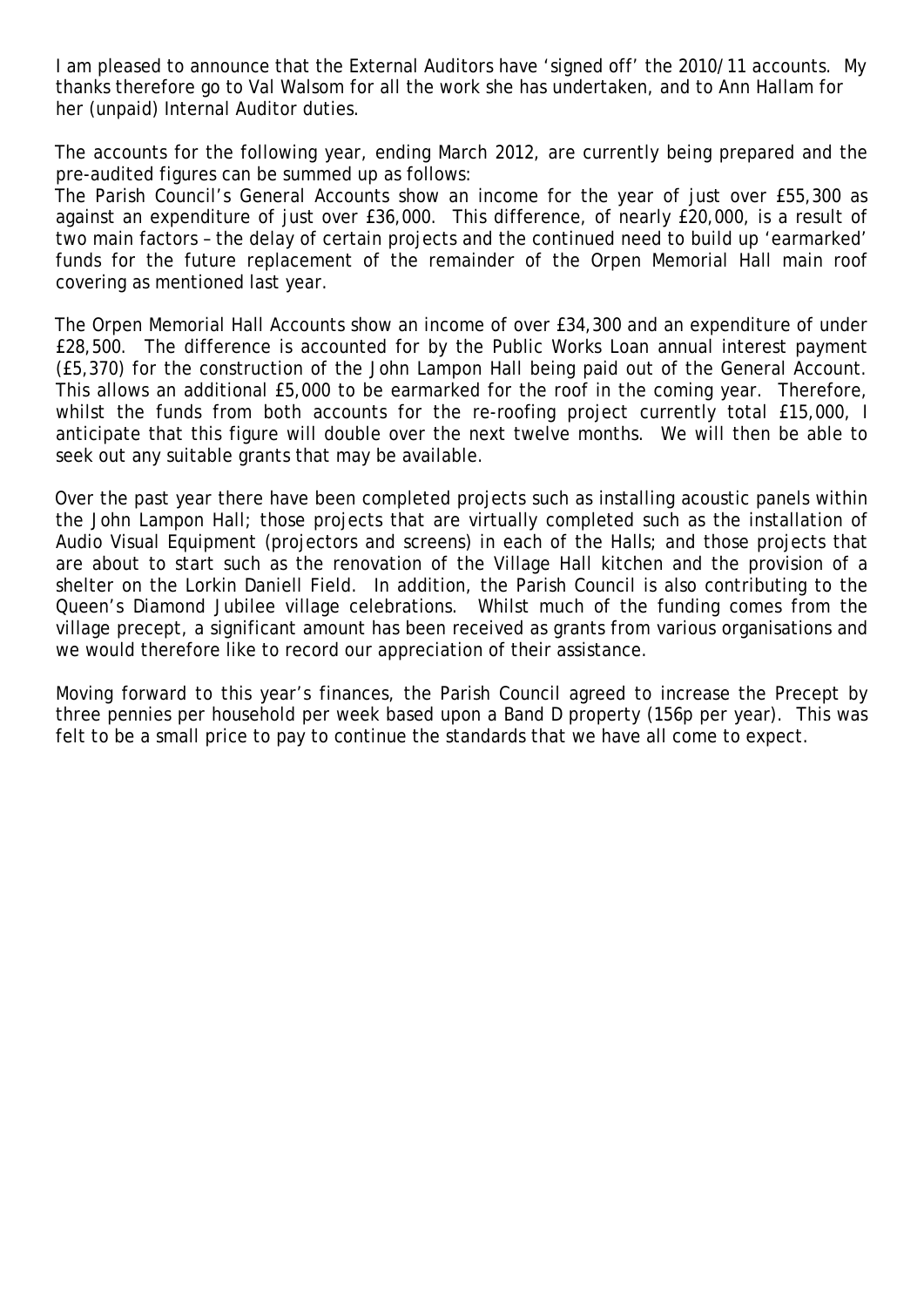|                                           |               |                  |                                                       | 2011/2012             |             |                 |       |                |         | 2010/2011     |             |                                        |               |             |
|-------------------------------------------|---------------|------------------|-------------------------------------------------------|-----------------------|-------------|-----------------|-------|----------------|---------|---------------|-------------|----------------------------------------|---------------|-------------|
|                                           |               |                  | MONTHLY  MONTHLY   MONTHLY   YEAR TO  BALANCE CURRENT |                       |             |                 | $\%$  | <b>MONTHLY</b> |         |               | <b>YEAR</b> |                                        |               |             |
| <b>RECEIPTS</b>                           | <b>INCOME</b> | <b>XPENDITUR</b> | TOTAL                                                 | <b>DATE</b>           |             | <b>BUDGET</b>   | DIFF. | <b>TOTAL</b>   |         | <b>BUDGET</b> | <b>END</b>  |                                        |               |             |
| <b>PRECEPT</b>                            | 0.00          |                  | 0.00                                                  | 44,390.00             |             | 0.00 £44,390.00 | 100%  |                | £0.00   | £43,460.00    | 43,460.00   |                                        |               |             |
| <b>WAYLEAVE</b>                           | 0.00          |                  | 0.00                                                  | 10.00                 | 0.00        | £10.00          | 100%  |                | £0.00   | £10.00        | 10.00       |                                        |               |             |
| <b>VILLAGE BULLETIN</b>                   | 330.00        |                  | 330.00                                                | 2,669.50              | $-769.50$   | £1,900.00       | 141%  | £2,402.00      |         | £1,900.00     | 2,956.50    |                                        |               |             |
| <b>INTEREST RECEIVED</b>                  | 5.95          |                  | 5.95                                                  | 21.44                 | $-6.44$     | £15.00          | 143%  |                | £4.48   | £15.00        | 18.66       |                                        |               |             |
| SCOUT HUT RENT                            | 0.00          |                  | 0.00                                                  | 10.00                 | 0.00        | £10.00          | 100%  |                | £0.00   | £10.00        | 10.00       | Next review - 2012                     |               |             |
| <b>ALLOTMENTS</b> - (Charity)             | 376.00        |                  | 376.00                                                | 1,355.00              | $-330.00$   | £1,025.00       | 132%  |                | £293.56 | £1,025.00     | 1,205.56    | Set Annually but with 12 months notice |               |             |
| <b>LORKIN DANIELL - (Charity)</b>         | 0.00          |                  | 0.00                                                  | 480.60                | $-30.60$    | £450.00         | 107%  |                | £0.00   | £380.00       | 450.00      | Licence review 2007                    |               |             |
| <b>POORS LAND - (Charity)</b>             | 6.00          |                  | 6.00                                                  | 306.00                | $-106.00$   | £200.00         | 153%  |                | £0.00   | £200.00       | 222.00      |                                        |               |             |
| QUIZ                                      | 0.00          |                  | 0.00                                                  | 311.00                | 0.00        | £0.00           |       |                | £0.00   | £0.00         | 0.00        |                                        |               |             |
| <b>MUGA</b>                               | 93.36         |                  | 93.36                                                 | 5,771.72              | 0.00        | £0.00           |       |                | £0.00   | £0.00         | 0.00        |                                        |               |             |
| <b>TOTALS</b>                             | 811.31        | 0.00             | 811.31                                                | 55,325.26             | $-7,325.26$ | 48,000.00       | 103%  |                |         | 47,000.00     | 48,332.72   |                                        |               |             |
| (EXPENDITURE - General)                   |               |                  |                                                       |                       |             |                 |       |                |         |               |             |                                        |               |             |
| <b>CLERKS SALARY</b>                      |               | 544.61           | 544.61                                                | 6,533.92              |             | 6,500.00        |       |                | £535.88 | 7,000.00      | £6,429.16   |                                        |               |             |
|                                           |               |                  |                                                       |                       | $-33.92$    |                 | 101%  |                |         |               |             |                                        |               |             |
| NATIONAL INSURANCE/TAX                    |               | 80.20            | 80.20                                                 | 1,046.00              | 154.00      | 1,200.00        | 87%   |                | £91.49  | 320.00        | £755.04     |                                        |               |             |
| <b>CLERKS EXPENSES</b>                    |               | 0.00             | 0.00                                                  | 104.00                | 46.00       | 150.00          | 69%   |                | £0.00   | 130.00        | £104.00     |                                        |               |             |
| <b>ADMINISTRATION</b>                     |               | 214.52           | 214.52                                                | 2,535.08              | $-535.08$   | 2,000.00        | 127%  |                | £163.30 | 2,750.00      | £1,750.46   | Pre Audit Balances @31/03/12           | £33,456.34    |             |
| <b>TRAINING</b>                           |               | 0.00             | 0.00                                                  | 180.00                | 570.00      | 750.00          | 24%   |                | £0.00   | 0.00          | £0.00       |                                        |               |             |
| <b>FEES &amp; LICENCES</b>                |               | 0.00             | 0.00                                                  | 70.00                 | 430.00      | 500.00          | 14%   |                | £0.00   | 500.00        | £85.00      | <b>General Account Balance</b>         | £33,306.56    |             |
| <b>AUDIT FEES</b>                         |               | 0.00             | 0.00                                                  | 400.00                | 350.00      | 750.00          | 53%   |                | £0.00   | 750.00        | £400.00     | <b>Earmarked Fund Balance</b>          | £12.66        |             |
| <b>INSURANCE</b>                          |               | 11.55            | 11.55                                                 | 1,679.04              | 1,920.96    | 3,600.00        | 47%   |                | £0.00   | 3,600.00      | £2,858.09   | Petty Cash                             | £30.00        |             |
| <b>ELECTION EXPENSES</b>                  |               | 0.00             | 0.00                                                  | 58.20                 | 691.80      | 750.00          | 8%    |                | £0.00   | 150.00        | £0.00       | Village Sign Account                   | £107.12       |             |
| PROJECTS/GRANTS/DONATIONS                 |               | 336.06           | 336.06                                                | 3,645.06              | 6,086.94    | 9,732.00        | 37%   |                | £600.00 | 10,000.00     | £14,536.46  |                                        |               |             |
| <b>VILLAGE BULLETIN - Section 137</b>     |               | 784.00           | 784.00                                                | 2,788.80              | 1,011.20    | 3,800.00        | 73%   |                | £719.00 | 3,750.00      | £2,370.99   | Balance at $01/04/12$                  | £33,456.34    |             |
| <b>RISK ASSESSMENT</b>                    |               | 0.00             | 0.00                                                  | 145.00                | 55.00       | 200.00          | 73%   |                | £0.00   | 200.00        | £145.00     |                                        |               |             |
| <b>Sub Total Parish</b>                   |               | 1.970.94         | 1.970.94                                              | 19,185.10             | 10,746.90   | 29,932.00       | 64%   |                |         | 29,150.00     | £19,185.10  |                                        |               |             |
| (EXPENDITURE - Environment)               |               |                  |                                                       |                       |             |                 |       |                |         |               |             |                                        |               |             |
| <b>VILLAGE CARETAKER</b>                  |               | 586.16           | 586.16                                                | 7,359.34              | 140.66      | 7,500.00        | 98%   |                | £554.32 | 7,500.00      | 6673.05     | <b>GRANTS</b> etc.                     | <b>Income</b> | Expenditure |
| <b>VILLAGE PONDS</b>                      |               | 0.00             | 0.00                                                  | 740.00                | 260.00      | 1,000.00        | 74%   |                | £0.00   | 1,500.00      | 75.00       | <b>Hall Projectors</b>                 |               | 2750.00     |
| <b>WASTE &amp; DOG BINS</b>               |               | 1150.24          | 1,150.24                                              | 1,150.24              | 249.76      | 1,400.00        | 82%   |                | £663.60 | 1,300.00      | 1150.24     | <b>ECC Hall Accoustics (Transfer)</b>  | 2000.00       |             |
| <b>VILLAGE SIGN REPAIRS</b>               |               | 0.00             | 0.00                                                  | 0.00                  | 100.00      | 100.00          | 0%    |                | £0.00   | 100.00        | 0.00        | <b>Transfer to Hall for Accoustics</b> |               | 2000.00     |
| <b>VILLAGE DESIGN</b>                     |               | 0.00             | 0.00                                                  | 0.00                  | 1,000.00    | 1,000.00        | 0%    |                | £0.00   |               | 0.00        |                                        |               |             |
| <b>VILLAGE ENVIRONS</b>                   |               | 30.97            | 30.97                                                 | 2,076.61              | 923.39      | 3,000.00        | 69%   |                | £42.29  | 2,000.00      | 3885.86     |                                        |               |             |
| <b>VILLAGE GREENS</b> - (Charity)         |               | 0.00             | 0.00                                                  | 0.00                  | 500.00      | 500.00          | 0%    |                | £0.00   | 500.00        | 40.00       |                                        |               |             |
| <b>LORKIN DANIELL/EQUIP'T - (Charity)</b> |               | 0.00             | 0.00                                                  | 2,968.00              | $-1,200.00$ | 1,768.00        | 168%  |                | £0.00   | 1,000.00      | 479.92      |                                        | 2000.00       | 4750.00     |
| <b>POORS LAND - (Charity)</b>             |               | 0.00             | 0.00                                                  | 840.81                | $-40.81$    | 800.00          | 105%  |                | £0.00   | 400.00        | 481.57      |                                        |               |             |
| <b>ALLOTMENTS - (Charity)</b>             |               | 0.00             | 0.00                                                  | 704.07                | 295.93      | 1,000.00        | 70%   |                | £0.00   | 1,800.00      | 875.03      |                                        |               |             |
| <b>MUGA</b>                               |               | 0.00             | 0.00                                                  | 1,127.38              | $-1,127.38$ | 0.00            |       |                |         |               |             |                                        |               |             |
| <b>Sub Total Environment</b>              |               | 1,767.37         | 1,767.37                                              | 16,966.45             | 1,101.55    | 18,068.00       | 88%   |                |         | 16,100.00     | 16966.45    |                                        |               |             |
|                                           |               |                  |                                                       |                       |             |                 |       |                |         |               |             |                                        |               |             |
| <b>PUBLIC WORKS LOAN</b>                  |               | 0.00             | 0.00                                                  | 5,368.26              |             |                 |       |                | 0.00    |               | 5368.26     |                                        |               |             |
| <b>VAT</b>                                |               | 323.33           | $-323.33$                                             | 2,966.01              |             |                 |       |                | 148.38  |               | 3864.54     |                                        |               |             |
| <b>VAT REFUND</b>                         | 0.00          | 0.00             | 0.00                                                  | 5.397.21              |             |                 |       |                | 0.00    |               | 5487.38     |                                        |               |             |
| <b>VAT TRANSFER TO HALL</b>               |               | 0.00             | 0.00                                                  | 1,654.86              |             |                 |       |                | 0.00    |               | 3917.63     |                                        |               |             |
|                                           |               |                  |                                                       |                       |             |                 |       |                |         |               |             |                                        |               |             |
| <b>EXPENDITURE</b>                        |               | 4,061.64         |                                                       | 46,140.68             |             | 48,000.00       | 73%   |                |         |               | 56245.30    |                                        |               |             |
| <b>INCOME</b>                             | 811.31        |                  |                                                       | 60,722.47             |             |                 |       |                |         |               | 53820.10    |                                        |               |             |
| <b>INCOME/EXPENDITURE TOTAL</b>           |               |                  |                                                       | $-3,250.33$ 14,581.79 |             |                 |       |                |         |               | $-2425.20$  |                                        |               |             |